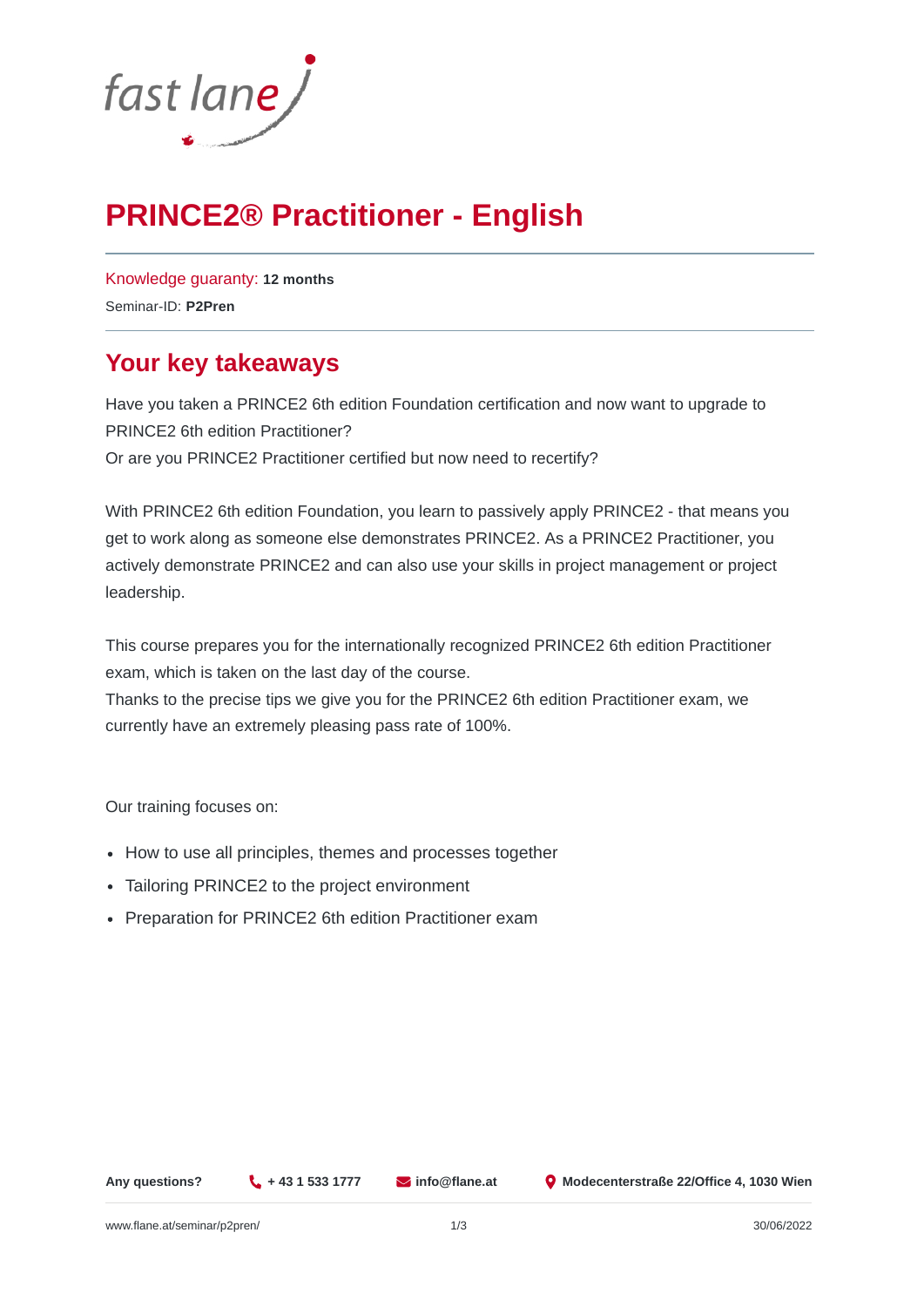



PRINCE2® is a registered trade mark of AXELOS Limited.

## **Target Groups**

Ideal candidate for this course:

- PRINCE2 Foundation certified persons
- PRINCE2 Practitioner certified persons with the desire for recertification
- Information Worker

### **Prior knowledge**

Prerequisite:

Knowledge of the complete PRINCE2 methodology is a prerequisite for successful participation in this course. Please also bring your PRINCE2 manual that you used for the PRINCE2 Foundation exam preparation.

### **Important information**

The exam fee in the amount of EUR 500,- is included in the course price. You will also receive 1 year access to myPrince2 - the best practice subscription for service management professionals. MyPrince2 provides practical help, easily accessible support and professional assistance you need to advance your Project career.

Of course, the official Prince2 seminar document is also included in the course.